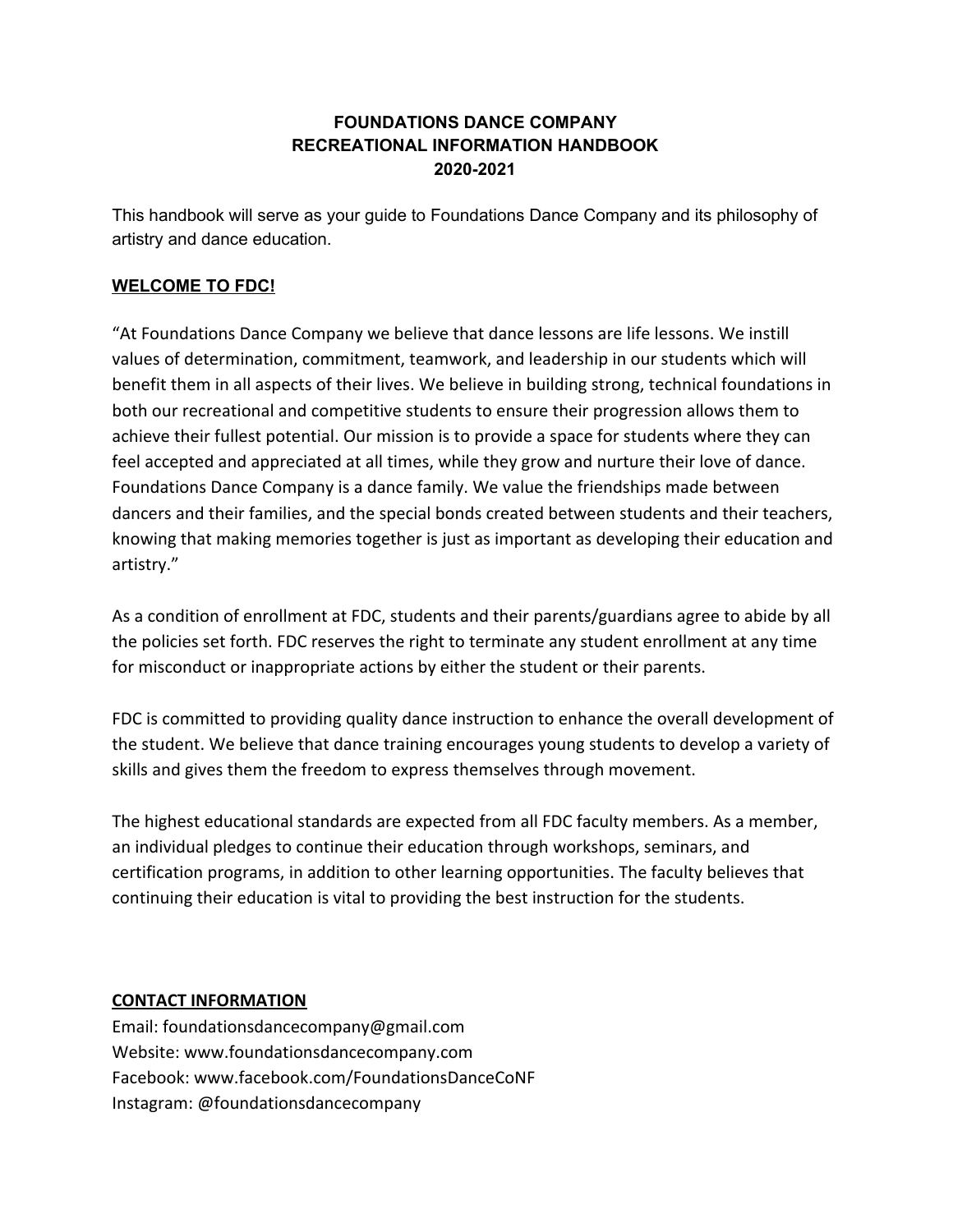Amanda Bruton Phone: 905-931-9923 Email: foundationsdancecompany@gmail.com

Felicia Mastromatteo Phone: 905-329-3074 Email: foundationsdancecompany@gmail.com

## **INTRODUCTION TO DANCE**

#### **FOR OUR STUDENTS**

The first step to becoming a successful dancer is making a solid commitment to your classes. Strong technique is a key ingredient and class is where you develop that foundation. Come to each class prepared to learn and without personal distractions. Class time is your chance to focus on yourself, so try to leave your concerns or worries at the studio door. True progress is made when you look at each class as an opportunity to become better at what you love to do. Dance full-out, stretch a little further, become more aware of your technique, and make the most of every class. Respect for the teachers is essential. Listen to each correction given, whether it is directed at you or another dancer. Nothing can stop those students who apply themselves in every class and appreciate their teachers' knowledge and experience.

#### **FOR OUR PARENTS**

We believe that children's success depends on the support of their parents or quardians. Because your commitment to the process makes an enormous difference, we encourage you to be a part of your child's dance education. Our programs rely on a positive atmosphere and educational experience for our faculty, students and their parents. Cooperation between all parents is expected. Showing respect for other parents, the students, and the faculty makes an important impression on the children. You are a role model for your child about how to interact with others in a professional setting. Your child's presence at all classes is imperative. The spirit of teamwork and the lesson of dedication are a big part of our studio's educational process. Parents and teachers may look at a child's learning from different perspectives. However, we believe they share a common goal: to ensure that every child receives the best possible training, both physically and mentally. Mutual respect among our faculty and our students' parents provides the children with the ultimate care and education. Dancers and their parents should be aware that dance is a physical skill. In order to help students and facilitate their learning, instructors will need to guide their movement by touch. This allows dancers to achieve proper alignment and learn the anatomy of dance.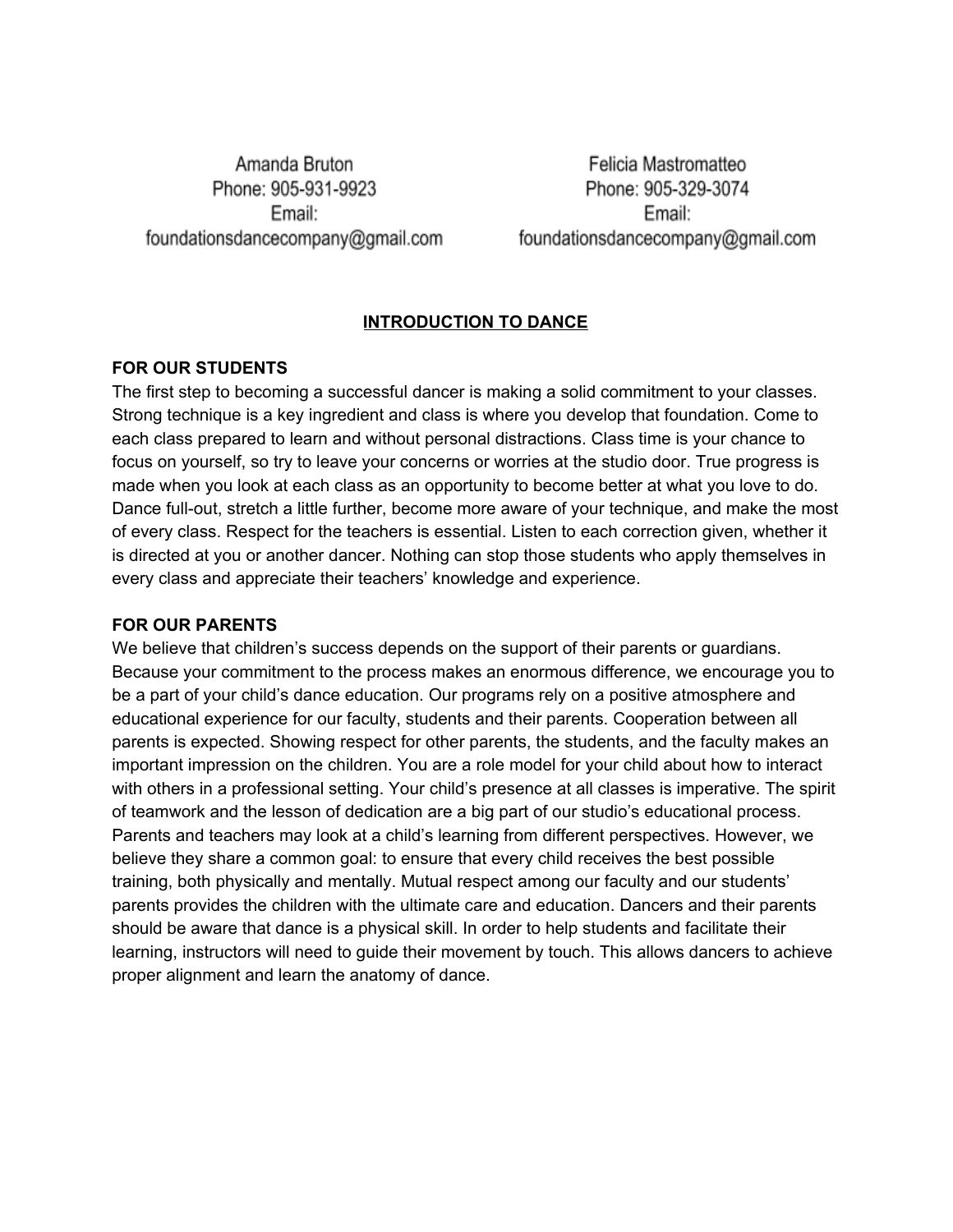## **2020-2021 DANCE SEASON**

Classes will commence on Saturday September 12th 2020, and run until May 31st 2021.

There will be no regular classes on: October 12th, 2020 (Thanksgiving Monday)

December 21st, 2020 - January 3rd, 2021 (Holiday Break)

February 15th, 2021 (Family Day)

March 15th -20st, 2021 (March Break)

April 2nd-5th, 2021 (Easter Break)

May 24th, 2021 (Victoria Day)

Please note the following:

Payments are made monthly from September to May. Classes are charged weekly and billed monthly to ensure you are getting exactly what you pay for. Therefore you are not charged for classes that do not happen because they fall on one of the above dates.

We may utilize PA days for any class cancellations due to inclement weather. You will be given two weeks prior notice should we decide to schedule additional dance on PA days.

## **Refund Policy**

In the case that a student decides to withdraw from their class(es) prior to the end of the season, written notice of their withdrawal needs to be submitted to the studio via email 30 days prior. No further payment, beyond any outstanding balance, would be required, however there will be no refunds issued for classes attended. In addition there are no refunds for any classes missed during the season. Without proof of withdrawal the spot will remain reserved for the dancer and tuition will continue to be charged. Notification of the discontinuation of class is especially important given our current situation as class capacities are lower than usual in order to maintain safe social distance.

In the case the Government were to issue another state of emergency and therefore shut down dance studios, classes will continue on a virtual platform via zoom. In order to compensate, tuition fees will be discounted by 25%. While it will not be mandatory for Recreational students to participate in the virtual classes, we strongly encourage students to do so in order to remain connected and continue working toward their goals.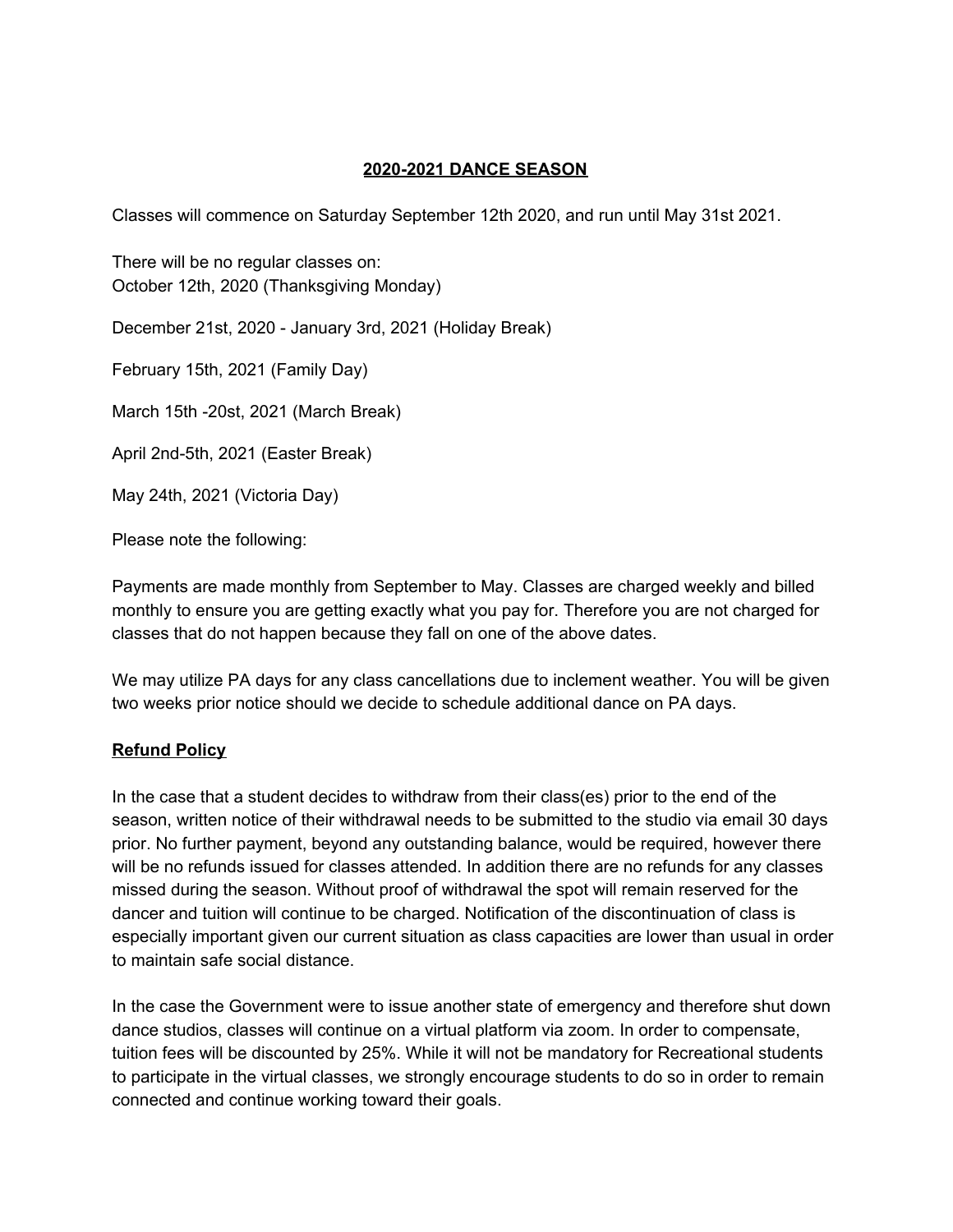## **Return to Studio COVID-19 Protocols**

## **Screening & Monitoring:**

Signs for both passive and active screening will be posted on our door, and in the lobby.

**Prior to arrival, all dancers/guardians must sign an electronic waiver prior to the start of EACH day of classes. If a dancer answers YES to any of the questions, they will not be permitted to attend the lessons. Staff will not retrieve dancers until this waiver is received.**

After completing the waiver, each dancer will be actively screened with an Infrared Thermometer upon entering the facility.

As per the by-law, anyone above the age of 5 entering the studio must wear a face mask when occupying common areas. This is inclusive of and not limited to entering and exiting the building, while waiting for screening and when taking washroom breaks. Anyone over the age of 5 without a mask will not be permitted entry into the facility.

If a dancer becomes symptomatic during a session, a parent will be contacted for their immediate retrieval.

In order to reduce the risk of spread, students must be picked up by their scheduled end time and no later. There will not be a place for the child(ren) to wait if their ride is not here on time.

Please note: Effective immediately, our amended health policy for staff and dancers requires anyone feeling even the slightest bit ill (*new or worsening cough, fever/feverish, difficulty breathing, diarrhea, new loss of taste )* to stay home at this time.

## **Physical Distancing:**

No more than 12 persons in studios 1 & 3 at all times (this is inclusive of staff and dancers combined).

No more than 17 persons in studio 2 at all times (this is inclusive of staff and dancers combined).

No parents, guardians, siblings etc. of students ages 4 and up will be allowed in the studio at this time, entrance will be permitted for scheduled dancers only. For those dancers under the age of 4, one masked guardian will be permitted to wait in the lobby area of the studio for the duration of their child's class. Social distancing measures will be in place within the lobby and must be self enforced by each guardian.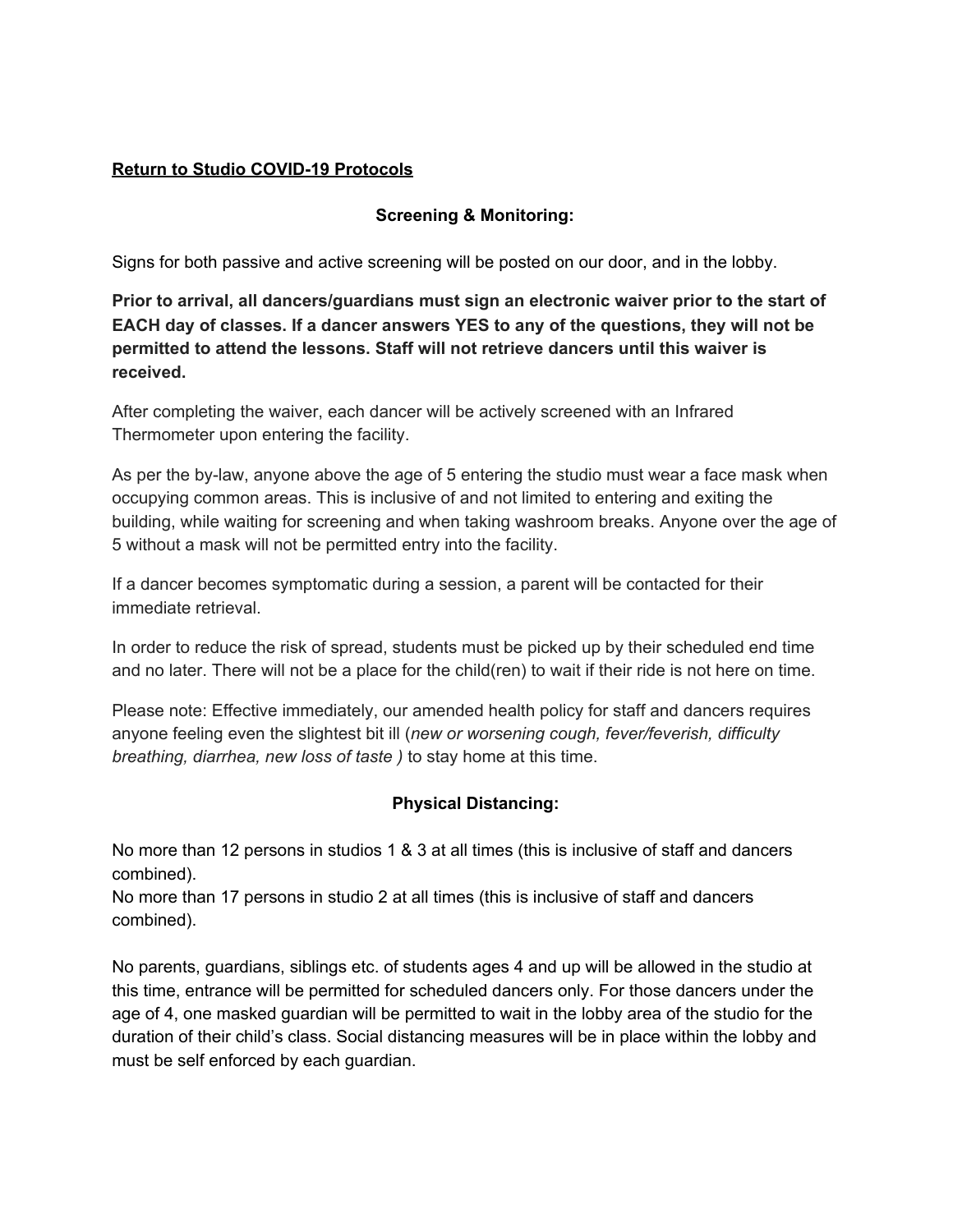Distance perimetres will be blocked out with washable tape on the floor of each dance room. Each dancer will be assigned to their own perimeter.

We will be removing the use of the change room at this time to limit access points, and keep traffic in direct flow as much as possible.

Physical belongings brought to class must be labelled and will be kept in the students own designated spot. (please keep it as minimal as possible as to not impede their dance space).

Visual cues for distancing will also be posted throughout the studio.

At times, we will be using all three dance rooms in order to host multiple lessons at once. All dancers will remain in their designated rooms, unless requiring washroom use, to help reduce the risk of spread. When a dancer is not in their designated dance space, as mask must be worn.

## **Hand & Respiratory Hygiene:**

Hand washing signage will be posted in the washroom.

Hand hygiene will be mandatory upon entering the building:

- 1. Immediately upon entrance, you'll notice a hand sanitizer station set-up with signage.
- 2. Use of hand sanitizer is mandatory upon entering the building and before and after any and all classes.
- 3. Should you be unable to use the hand sanitizer station, pump soap dispenser and single use paper towels will be available in the washroom.

Please note:

**Washroom access will be limited - please encourage your dancer to use the washroom before they leave their homes. Of course if a situation arises where a dancer needs to use the washroom, or should they be at the studio for an extended amount of time they will be allowed, but we would like to keep it at a minimum as washrooms will be sanitized every 30-45 minutes.**

# **Cleaning & Disinfecting:**

- We will be using a disinfecting agent for all touch surfaces, and for the bathroom.
- A separate floor cleaning disinfectant will be utilized.
- All touch surfaces and floors will be washed as soon as the dancers are done with the space.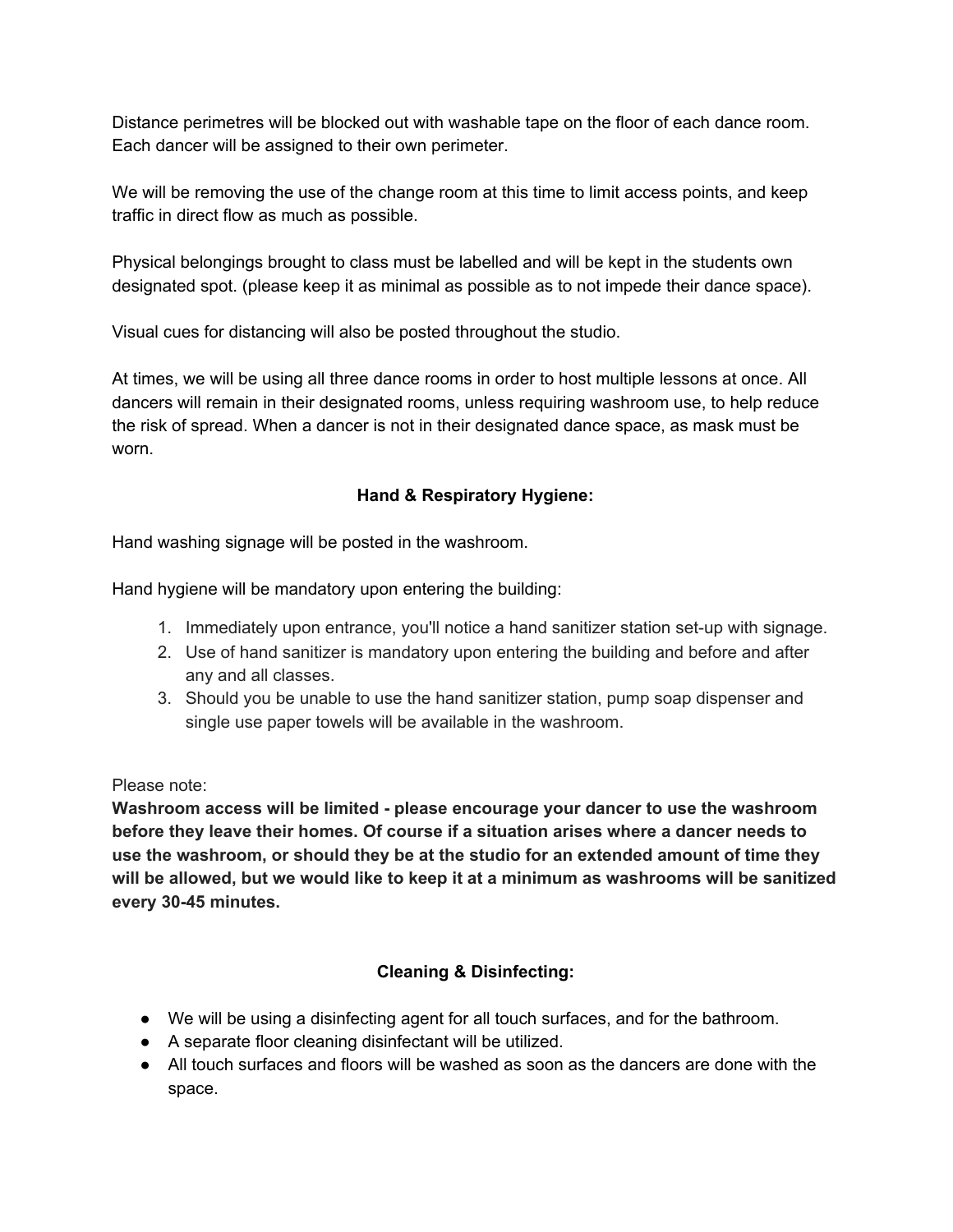- Washrooms will be disinfected every 30-45 minutes throughout the duration of the day.
- Any studio equipment used will be disinfected before and after use.
- Each evening a deep clean will be done.

#### **Personal Protective Equipment:**

Teachers will be teaching with facemasks.

They are not mandatory for dancers as they will be keeping 6ft. of distance, however they are welcome to be worn.

## **CLASS ATTIRE**

Dancers must be in fitted clothing for their classes. Sports bras, tanks, fitted tees, shorts, crops, tights, bodysuits, activewear etc are all acceptable choices.

Baggy/loose clothing is required for hip hop class, however, is not to be worn in any other class. Hair must be neatly secured back.

No jewellery.

Appropriate footwear for the corresponding class.

**SHOES FOR HIP HOP MUST BE CLEAN, INDOOR SNEAKERS. DANCING IN OUTDOOR SHOES, BAREFEET, OR SOCKS WILL NOT BE PERMITTED FOR HIP HOP.**

#### **PAYMENT SCHEDULE**

While we remain under the restrictions of COVID-19, all payments must remain contactless (E transfer or online payment through the Dance Studio Pro software). All payments must be paid on OR before the 1st of each month. If payment has not been made by the 5th, a \$25.00 late fee will be applied to your account. If you will be away for a payment deadline you are responsible for arranging that payment, and if it is missed the late fee will still be applied. It is imperative that your account is in good standing by the end of each month. In the case that an account goes unpaid for two consecutive months, the student will not be able to attend classes until all outstanding fees have been paid.

\*Upon registration, **each family** is required to pay a non-refundable \$15.00 registration fee. This fee covers the cost of administration fees.

Payments are made on the 1st of every month. The dancers account is charged for each weekly scheduled class.(See pre determined closure dates above). The account is billed monthly for the classes.

*\*At this time we will not be collecting any costume deposits or other fees that would pertain to recital. We have chosen to wait out the idea of preparing for a year end show until we know more about how the season might play out.*